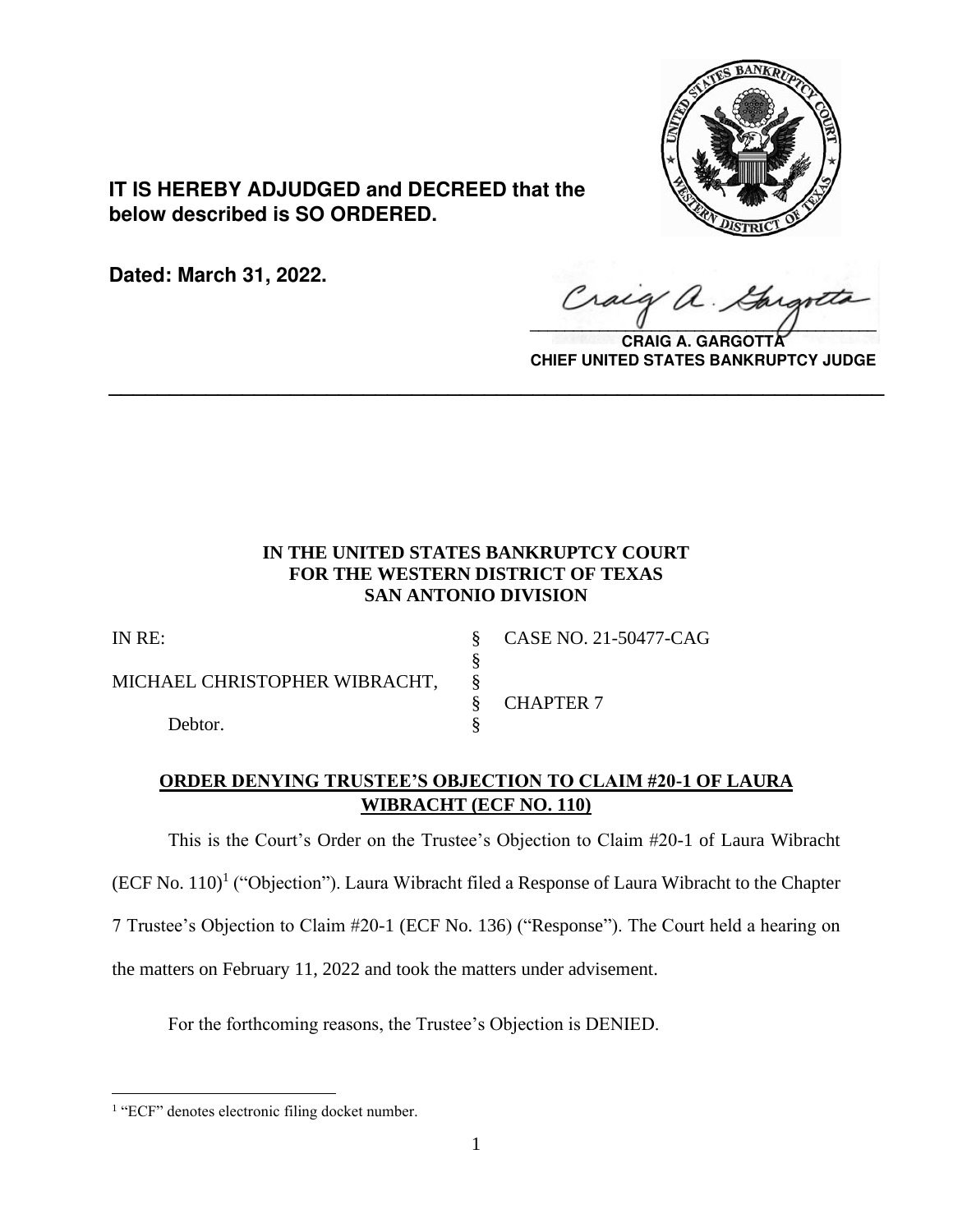#### **JURISDICTION**

As a preliminary matter, the Court has jurisdiction over this matter pursuant to 28 U.S.C. § 1334. This is a core proceeding under 28 U.S.C. §§ 157(b)(2)(A), (B), (F), and (I). Venue is proper under 28 U.S.C. §§ 1408 and 1409. This case is referred to this Court by the Standing Order of Reference entered in this District.

### **FINDINGS AND CONCLUSIONS**

The findings and conclusions set forth herein constitute the Bankruptcy Court's findings of fact and conclusions of law pursuant to Fed. R. Bankr. P. 7052(a), made applicable to this hearing by Fed. R. Bankr. P. 9014. To the extent that any of the following findings of fact constitute conclusions of law, they are adopted as such. To the extent that any of the following conclusions of law constitute findings of fact, they are adopted as such.

### **FACTUAL AND PROCEDURAL BACKGROUND**

Debtor Michael Wibracht filed his voluntary petition of Chapter 7 bankruptcy relief on April 22, 2021 (ECF No. 1). Laura Wibracht thereafter filed two timely claims: claims number 19 and 20. (*See* Claims Register). Claim Number 19 purports to be for child support (Claim No. 19- 1) and Claim Number 20 purports to be for spousal support (Claim No. 20-1). Laura Wibracht, in other words, asserts that both her claims are priority claims because of their status as domestic support obligations. (*See* Claims Nos. 19–20).

Trustee moved for (ECF No. 70), and the Court approved (ECF No. 75), an interim distribution paying Laura Wibracht \$10,840.15 on Claim 19-1 as a domestic support obligation.

Trustee filed his Objection to Claim 20-1. (ECF No. 110). Trustee's Objection advanced several arguments to object to allowance of the claim. First, Trustee objects that Claim 19-1, a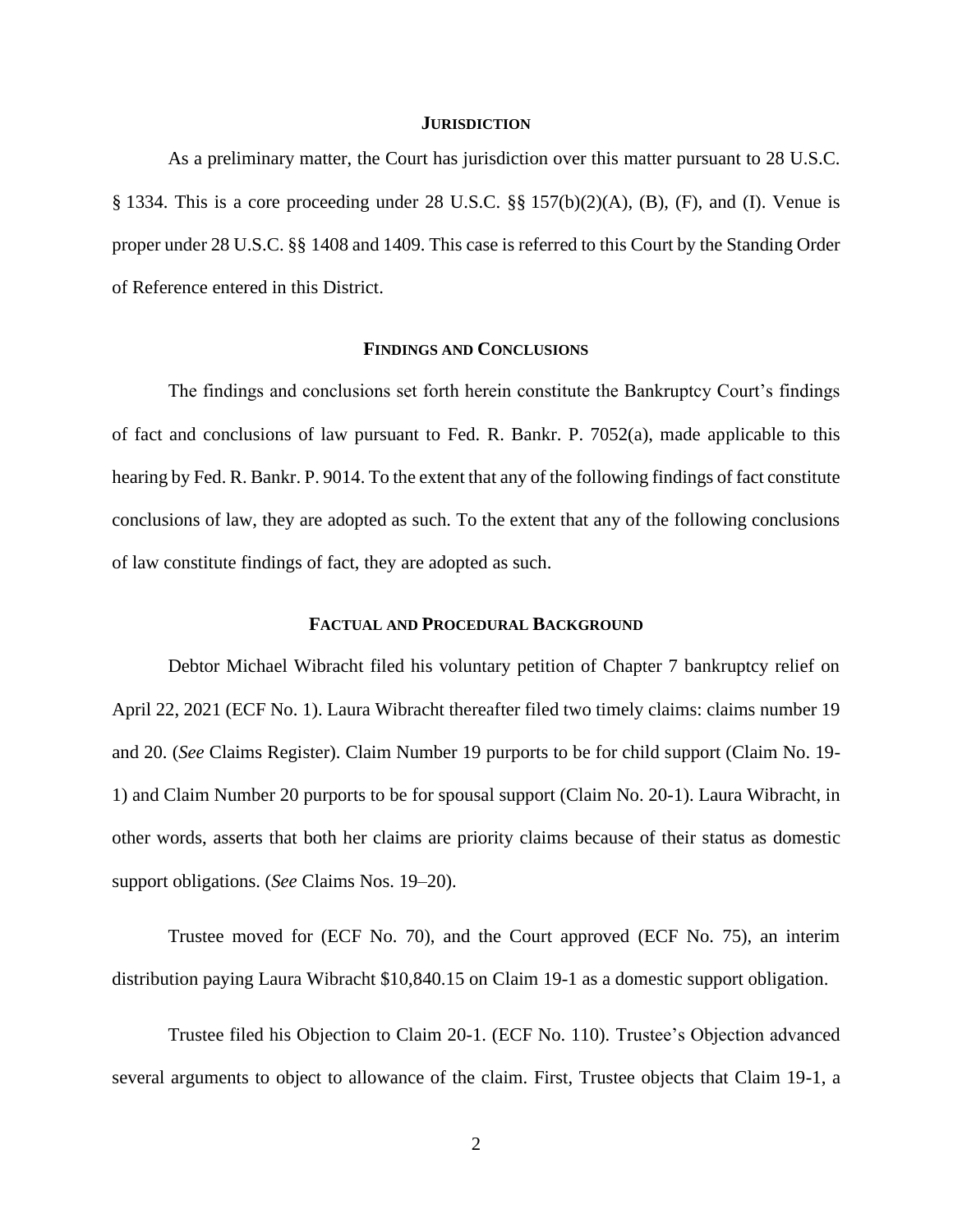domestic support obligation also related to the divorce, was paid in full. (*Id.* at 2). Second, Trustee objects to the claim as a fraudulent transfer based on the state court judgment. (*Id.* at 3). According to the Trustee, the state court judgment constitutes an obligation, created within 2 years of the bankruptcy petition, to the benefit of an insider under an employment contract not in the ordinary course of business, and for less than reasonably equivalent value. (*Id.*). Trustee further argues that Michael Wibracht was not a party to the employment contract, so the obligation incurred by the judgment was involuntary. (*Id.*). Trustee argues this constitutes a constructively fraudulent transfer, which can be avoided through  $\S$ § 502(d) and 548.<sup>2</sup> (*Id.*). Third, Trustee objects to classifying a state court judgment based on an employment contract as a domestic support obligation. (*Id.*). Lastly, Trustee objects to the judgment granting Laura Wibracht an equitable lien on certain assets of the Debtor because Trustee is aware of no attempt to perfect those liens, so the unperfected lien can be avoided and disallowed through §§ 502(d) and 548. (*Id.* at 4).

Laura Wibracht then filed the Response. (ECF No.  $136$ ).<sup>3</sup> The Response denies the majority of allegations made in the Objection. (*Id.* at 1–2). The Response then lays out the factual and procedural history of the Wibracht divorce and related proceedings. (*Id.* at 2–4). The Response explains that Michael and Laura Wibracht reached a partial settlement of their divorce by executing an Employment Agreement between Laura Wibracht and 210 DG LLC, one of Michael's companies on June 23, 2016. (*Id.* at 2–3). The Employment Agreement provided Laura would be paid \$7,000.00 monthly for an eight-year term and that Laura would additionally be entitled to bonuses paid to Michael. (*Id.* at 3). The Employment Agreement's effective date is July 1, 2016.

<sup>&</sup>lt;sup>2</sup> Unless otherwise indicated, all section references are to Title 11 U.S.C. – et. seq.

<sup>&</sup>lt;sup>3</sup> Laura Wibracht originally filed her Response at ECF No. 119. An exhibit attached to ECF No. 119 contained the names and dates of birth of minor children. Laura Wibracht filed a Motion to Restrict or Redact Document (ECF No. 132). The Court granted the motion (ECF No. 133) and restricted access to ECF No. 119. Laura Wibracht then again filed a Response with sensitive information redacted (ECF No. 136).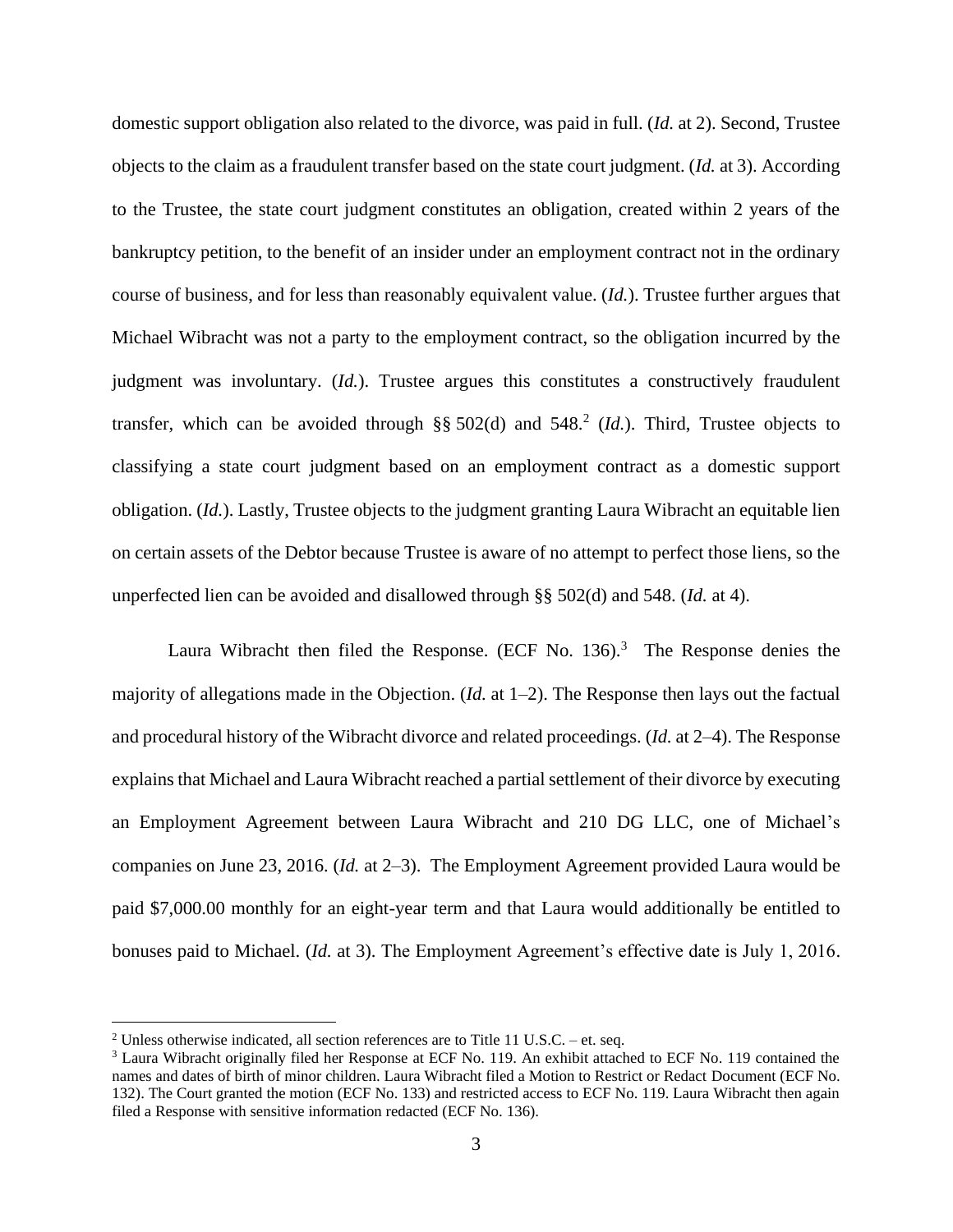(*Id.* at 11). A day later, on June 24, 2016, the family court entered a Final Decree of Divorce approving the Amended Agreement Incident to Divorce which incorporated the Employment Agreement. (*Id.* at 2).

The Response further alleges that Michael Wibracht initially made payments to Laura under the Employment Agreement but ceased in October 2017. (*Id.* at 3). Laura brough her breach claim through arbitration. (*Id.*). The arbitrator awarded Laura \$652,544.26 on January 29, 2019. (*Id.*). The family court then confirmed the arbitration and entered a final judgment in Laura's favor in the same amount on April 6, 2021. (*Id.*).

Citing both the Bankruptcy Code definition and Fifth Circuit precedent, the Response argues that, despite its label, the Employment Agreement constitutes a domestic support obligation between former spouses. (*Id.* at 4, 6–8). As a domestic support obligation, the Response argues that the claim is not subject to avoidance and must be given priority status, so the Objection should be overruled. (*Id.* at 8).

The Court held a hearing on the matter on February 11, 2022. The Court admitted Trustee's Exhibits 1–4 and Laura Wibracht's Exhibits 1–5. At the hearing, the Trustee and Laura Wibracht advanced substantially the same arguments as contained in the Objection and Response. Trustee argued that the Claim should be disallowed as a domestic support priority claim and instead allow it as a general unsecured claim. In the alternative, Trustee argued that the claim should be avoided and disallowed as a fraudulent transfer under §§ 502(d) and 548. Counsel for Laura Wibracht again argued that courts must look to the substance rather than labels of a disputed document to determine whether it is a domestic support obligation, so, within the context of the divorce, the Employment Agreement is a domestic support obligation and should be allowed with priority status.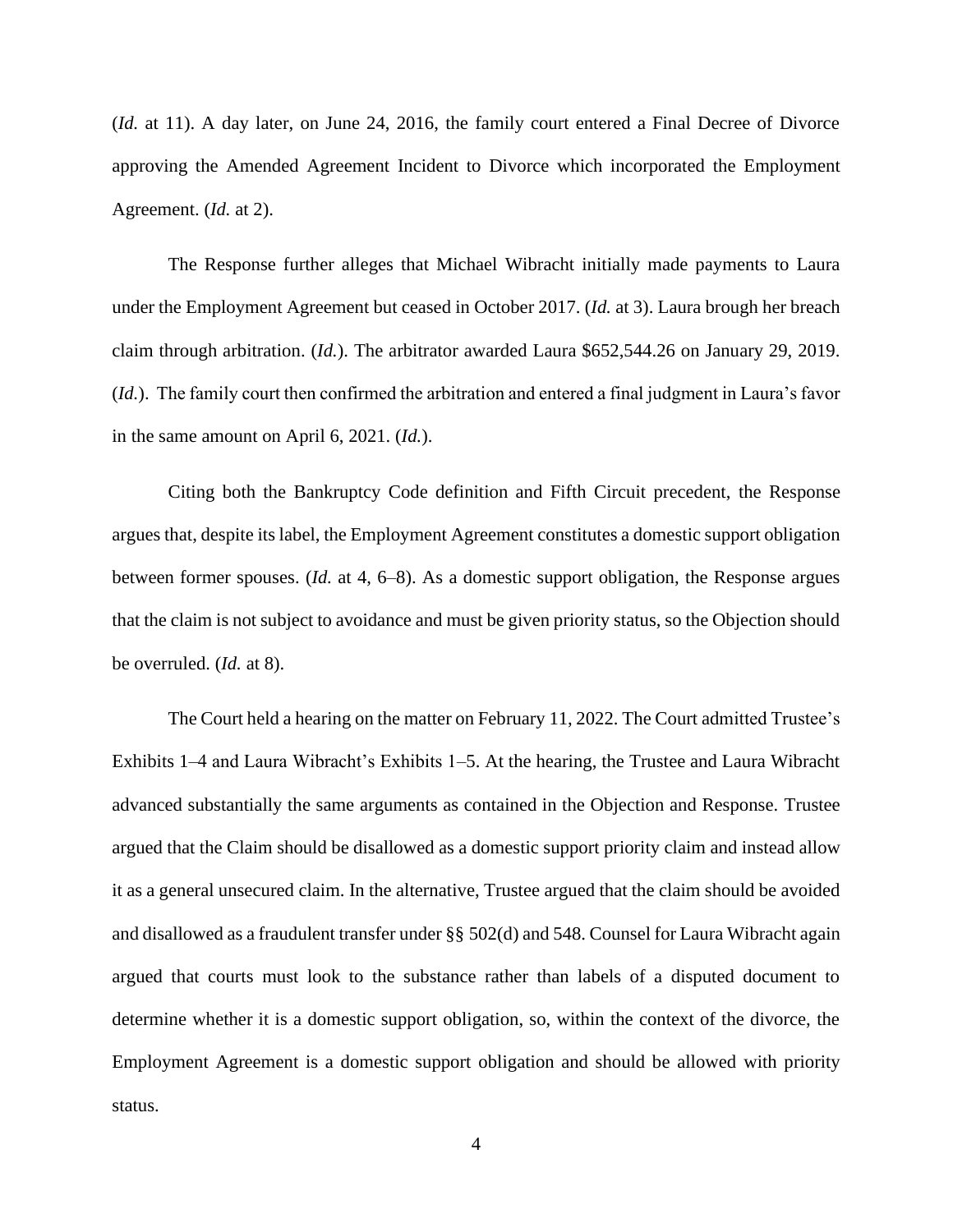The Court heard a proffer of testimony from the Trustee. Trustee proffered that he was appointed as Trustee in the case. During the administration of the estate, Trustee liquidated a townhome in Corpus Christi. Trustee proffered that he paid Laura Wibracht's Claim #19–1 in full. Trustee further proffered that he reviewed the records of the Corpus Christi property and found no indication of an obligation created by the divorce decree or granted incident to divorce. Trustee also testified that after reviewing financial records of the Debtor, Trustee found no evidence of receiving any value in exchange for the state court judgment. Laura Wibracht did not cross examine the Trustee.

The Trustee then called Laura Wibracht as a witness. Laura Wibracht testified that she owned and then sold a home at 3953 Fossil Rock in San Antonio, Texas in October of 2019. Upon Trustee's request, the Court took judicial notice of the Claims Register, noting the claims filed by creditor name, claim number, date, and amount.

Laura Wibracht then testified on her own behalf. In summary, Laura Wibracht is six credits shy of having obtained a bachelor's degree. She previously worked as an aesthetician before marrying Michael Wibracht. She and Michael met in January of 2007. They married in April of the same year. At the beginning of the marriage, Michael went to school full time pursuing a business degree from Texas A&M University and also worked for a company called MAPCO. Michael then worked full time. During the marriage, Laura did not work outside the home because she cared for the then-couple's four children.

Laura testified that Michael filed for divorce to be with a girlfriend, and Laura and Michael resolved the divorce by agreement in the summer of 2016. Laura testified that her Exhibit 1 is her "Employment Agreement with Michael." Laura and Michael entered into the agreement June 23, 2016. Laura testified the Employment Agreement was part of the settlement resolving the divorce.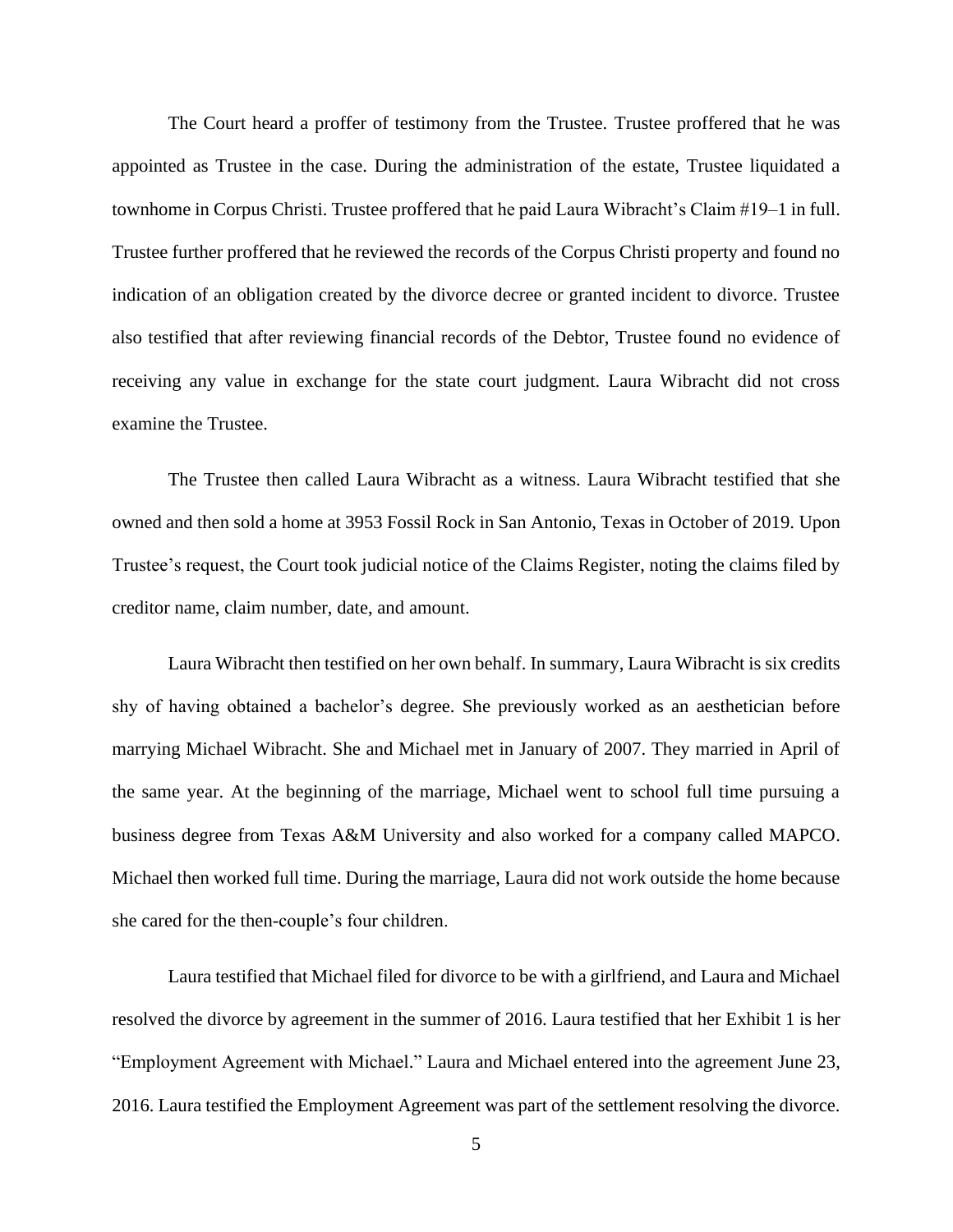Paragraph 4A provided "base compensation" for Laura. Laura testified that she and Michael intended the compensation to provide her support while she stayed home to care for the young children after the divorce. At the time of the divorce, the four Wibracht children were 3, 4, 5, and 6 years old. Laura testified that Paragraph 4B was intended to be her support as well. Laura further testified that no other agreement, beyond the contents of Paragraph 4, associated with the divorce provided support to her.

Laura testified that she understood her duties under the Employment Agreement to be staying home and caring for the children. Attachment A of the Employment Agreement confirm that Laura's duties were to "assist[] Company President with personal family matters as requested." Laura again testified that she agreed to stay home and care for the children and added that she was not allowed to go to the office. Laura reiterated that the purpose of the Employment Agreement was to let her be a stay-at-home mom while keeping her health insurance.

Laura testified that Michael terminated the agreement; she then sued Michael to recover the amount due under the Employment Agreement. Laura testified that she recovered a final judgment, which is contained in her Exhibit 5. Laura testified the amount contained in the judgment is still owed to her. Laura testified that the judgment is the basis of her Claim #20-1. She further testified she did not assign the rights to judgment to any other individual.

Laura testified she did whatever she could to provide for her children after Michael terminated the agreement, including cleaning houses, selling chicken eggs, and helping others organize their homes. Her income in 2019 was \$32,000. Her income in 2020 was \$33,000. Laura testified she cannot not seek other employment because she spent all her time caring for her four young children, including 3 hours driving her children to and from school across the city. She further testified that the onset of the COVID-19 pandemic required more of her time because her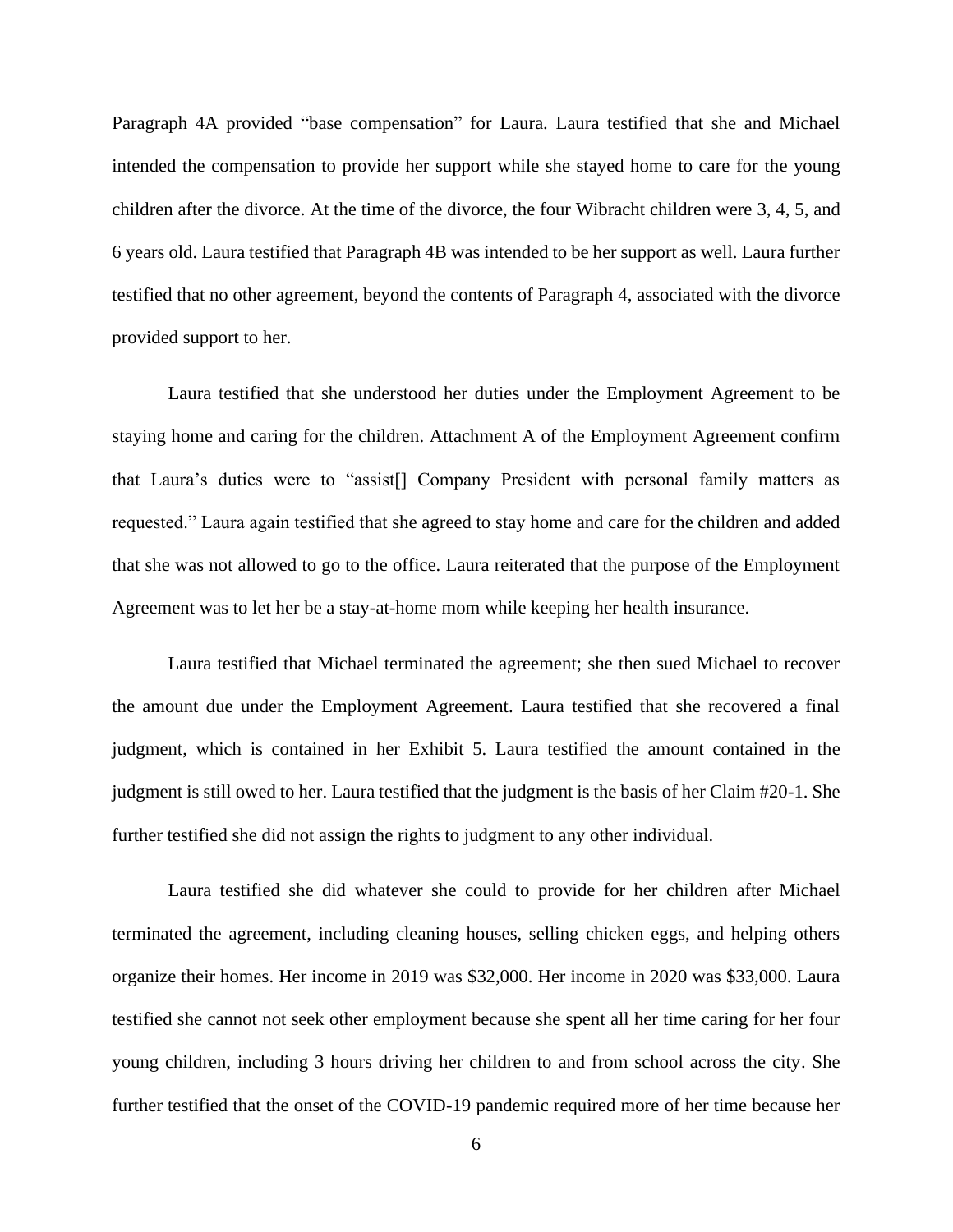children were forced to attend school remotely from home and needed increased supervision. Laura testified she stayed home every day "to try to make it as normal as possible" for her children. The children are currently ages 9, 11, 12, and 13. Laura testified childcare for all of four children would cost almost \$4,000 per month. Laura testified she filed Claim #19-1 for back child support. She testified the claim as filed was paid.

On cross examination, the Trustee elicited testimony confirming that Michael Wibracht was to pay ad valorem property taxes and make mortgage payments on the house located at 3935 Fossil Rock in San Antonio, Texas. Trustee also confirmed that the Employment Agreement identifies the "employer" as 210 DG, LLC. Laura further stated that Michael owned the company. Trustee asked, but Laura denied, that Michael signed the agreement solely as a representative of 210 DG, LLC. Laura Wibracht waived her equitable lien on the debtor's property. That issue is no longer before the court.

### **PARTIES' CONTENTIONS AND LEGAL ANALYSIS**

Two issues remain before the Court. First, the Court must decide whether the judgment supporting Claim #20-1 is a domestic support obligation. Second, the Court must determine whether the Trustee can disallow the Claim #20-1 through avoiding it as a fraudulent obligation. the Court will address each issue in turn.

## **I. Claim #20-1 is a Domestic Support Obligation**

Trustee objects to classifying a state court judgment based on an employment contract as a domestic support obligation. (ECF No. 110). For the following reasons, the Court overrules the Trustee's objection on domestic support grounds.

7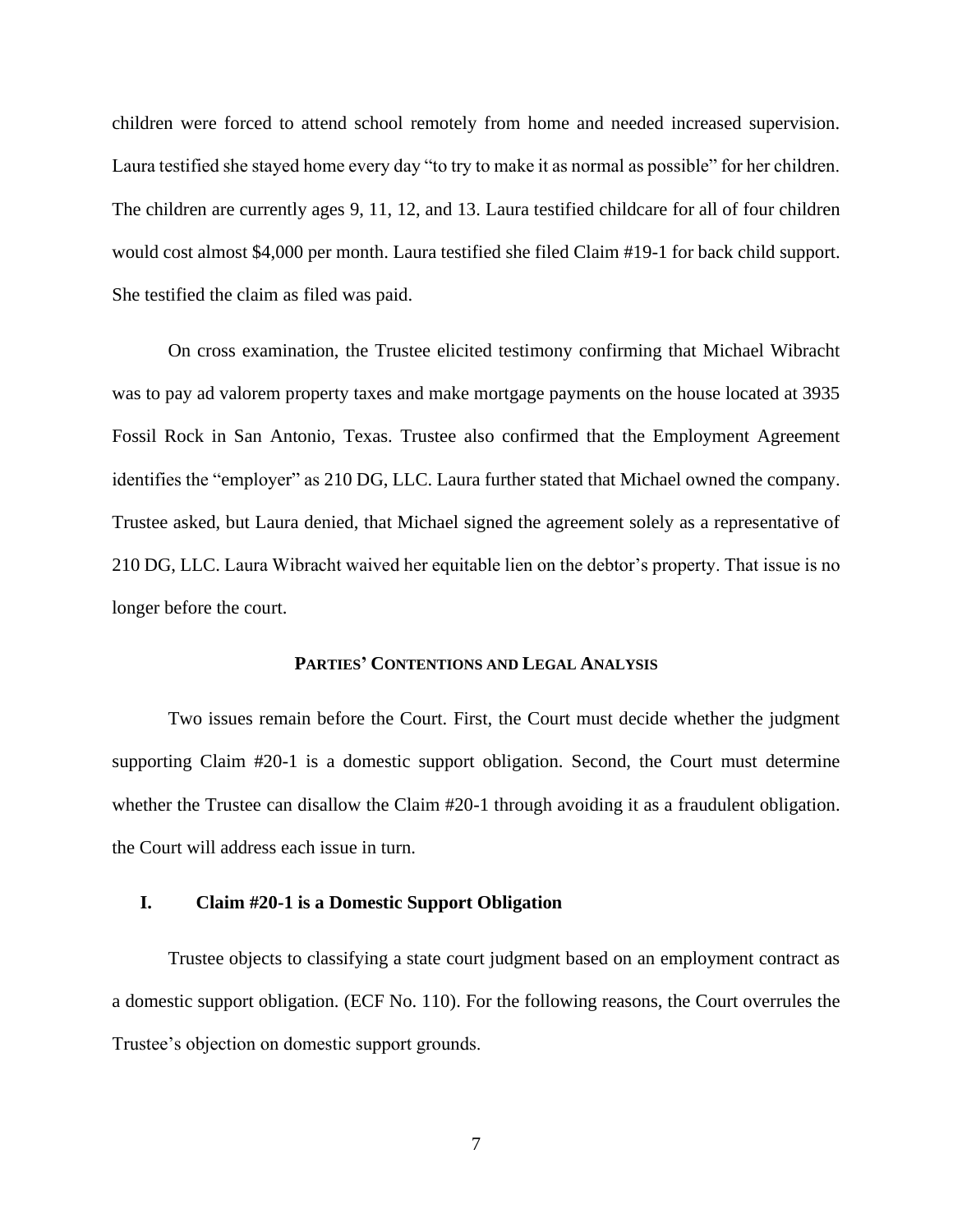Debtors in bankruptcy cannot discharge domestic support obligations. 11 U.S.C.

§ 523(a)(5). A domestic support obligation is

a debt that accrues before, on, or after the date of the order of relief in a case under this title, including interest that accrues on that debt as provided under applicable nonbankruptcy law notwithstanding any other provision of this title, that is–

(A)owed to or recoverable by–

- (i) a spouse, former spouse, or child of the debtor or such child's parent, legal guardian, or responsible relative; or (ii) a governmental unit;
- (B) in the nature of alimony, maintenance, or support (including assistance provided by a governmental unit) of such spouse, former spouse, or child of the debtor or such child's parent, without regard to whether such debt is expressly so designated;
- (C) established or subject to establishment before, on, or after the date of the order for relief in a case under this title, by reason of applicable provisions of–
	- (i) a separation agreement, divorce decree, or property settlement agreement;
	- (ii) an order of a court of record; or
	- (iii) a determination made in accordance with applicable nonbankruptcy law by a governmental unit; and
- (D)not assigned to a nongovernmental entity, unless that obligation is assigned voluntarily by the spouse, former spouse, child of the debtor, or such child's parent, legal guardian, or responsible relative for the purpose of collecting the debt.

11 U.S.C. § 101(14A). In summary form, for the Employment Agreement to constitute a domestic

support obligation, it must be (1) owed to or recoverable by a former spouse, (2) in the nature of

alimony, maintenance, or support, (3) established by an order of a court of record, and (4) not

assigned to a nongovernmental entity. *Id*.

### **A. The Debt is Owed to Laura Wibracht as a Former Spouse**

The parties do not dispute that the confirmed arbitration award enforcing the Employment

Agreement creates a debt owed to Laura. The parties also do not dispute that Laura is Michael's former spouse. The evidence before the Court establishes these two points. Therefore, the Court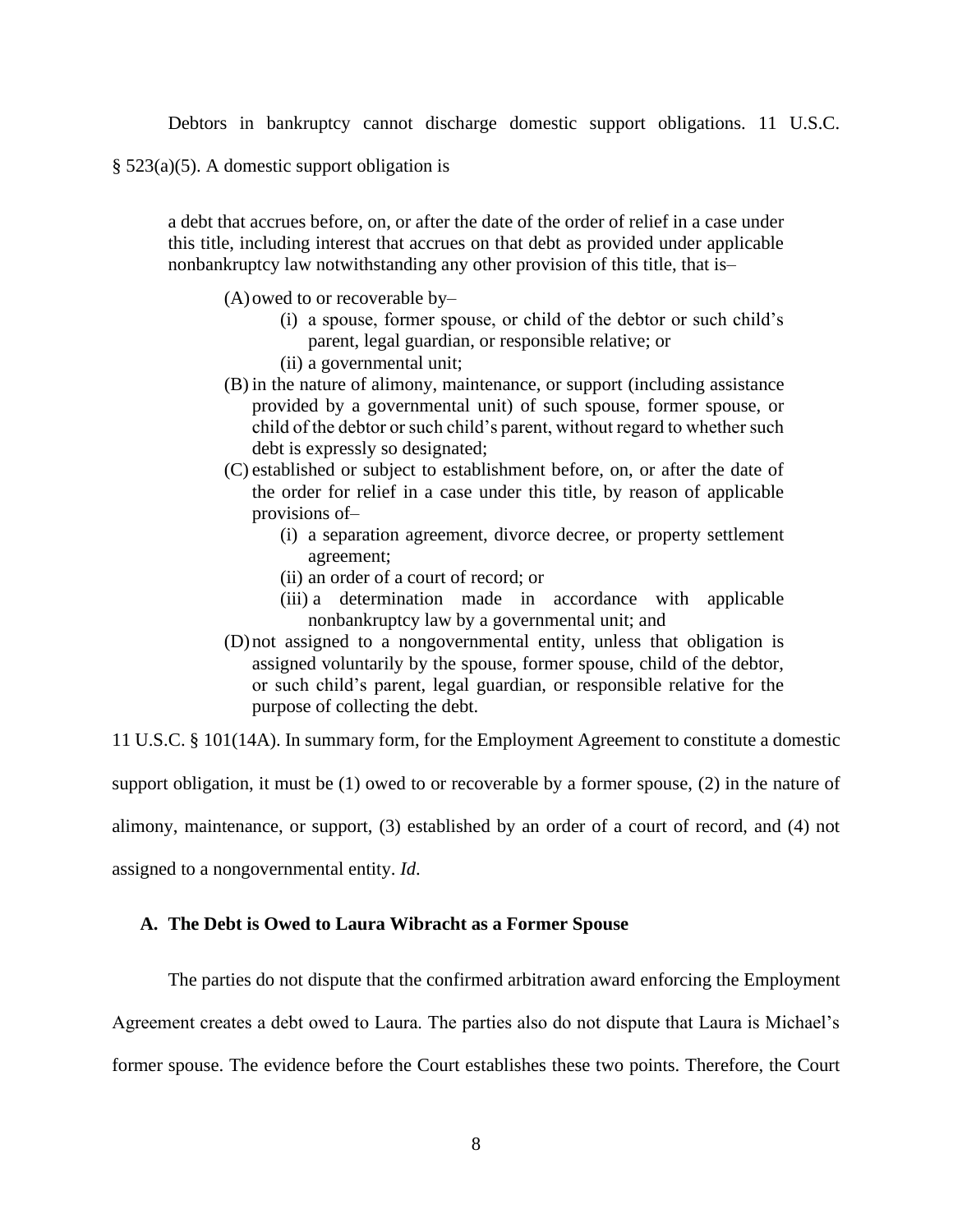finds that the Employment Agreement enforced through the confirmed arbitration award is a debt owed to the debtor's former spouse.

### **B. The Debt is in the Nature of Alimony, Maintenance, or Support**

The Court will next consider whether the Employment Agreement is in the nature of alimony, maintenance, or support. The Fifth Circuit Court of Appeals and lower courts within the circuit read the plain language of the domestic support obligation definition expansively. *Milligan v. Evert (In re Evert)***,** 342 F.3d 358, 367 (5th Cir. 2003). A domestic support obligation is a debt that is "*in the nature* of alimony, maintenance, or support" of a spouse, former spouse, or child of the debtor. 11 U.S.C. 101(14A)(B) (emphasis added). "A liberal or broad interpretation of 'alimony' may be particularly appropriate under section  $523(a)(5)$  because of the desire to avoid harming someone who is completely innocent and depends on their former spouse for their support (and often for their children's support as well) *because* of the bankruptcy of that former spouse." *In re Evert***,** 342 F.3d at 367 (emphasis in original). Courts also recognize debtors are incentivized "in the dischargeability context to try to characterize the obligation as something other than support so it can be discharged." *Id***.**

Because of the conflict between the policy need for broadly interpreting the definition of domestic support and "the obligated party['s] . . . incentive to craft the agreement to disguise support . . . so that it is dischargeable," courts in the Fifth Circuit look beyond the labels parties use. *Id***.** Looking beyond the labels of an agreement to determine whether an agreement constitutes a domestic support obligation is longstanding practice within the Fifth Circuit. *In re Nunnally***,**  506 F.2d 1024, 1027 (5th Cir. 1975) ("[W]e should not be bound by the label which the state places on a decree; we must look to its substance."). *See also Joseph v. O'Toole (In re Joseph)***,** 16 F.3d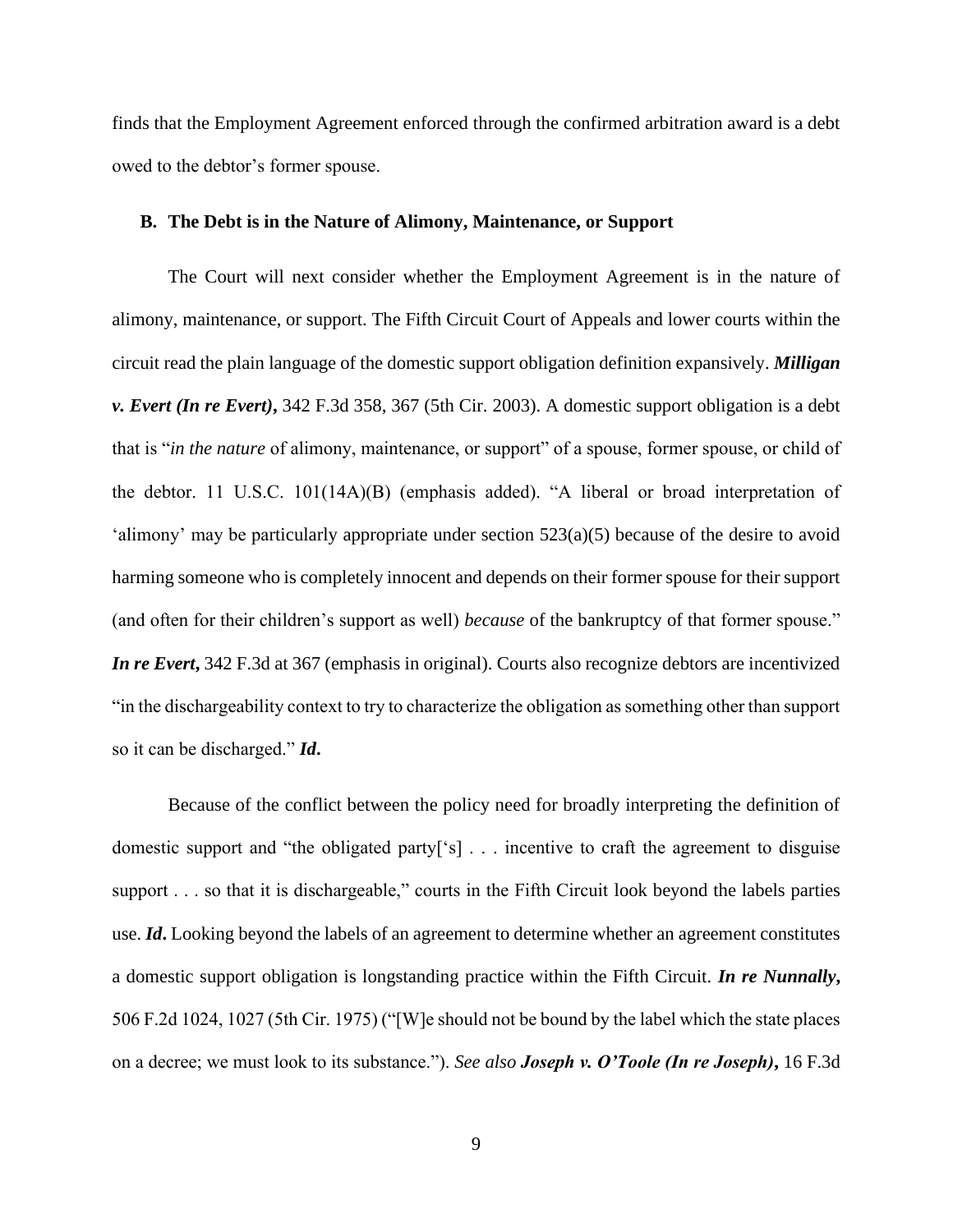86, 87 (5th Cir. 1994) (similar); *Dennis v. Dennis (In re Dennis)***,** 35 F.3d 274, 277–78 (5th Cir. 1994) (similar).

Rather than the labels, the intent of the parties at the time the agreement was executed determines whether payment pursuant to the agreement is a domestic support obligation. *In re Evert***,** 342 F.3d at 368. "A written agreement between the parties is persuasive evidence of their intent." *Id.* (citations omitted). If the agreement clearly demonstrates intent for the debt to reflect a domestic obligation, then that characterization will normally control. *Id***.** Conversely, if both the agreement plainly shows the parties' intent to constitute a property settlement or something other than domestic support, that characterization will also control. *See id.* If the agreement is ambiguous, then the court must determine the parties' intent by looking to extrinsic evidence. *Id***.**  In evaluating the parties' intent, courts look to the labels and form of the agreement as well as distinct provisions for nontrivial alimony and for property settlement in the divorce decree, if any. *Id***.** at 370.

Here, the Court finds the written Employment Agreement ambiguous. On the one hand, the Employment Agreement sets out terms of employment between Laura Wibracht and the employer, 210 DG, LLC. (Wibracht Ex. 1, at 1). The Employment Agreement contains common employment provisions, such as compensation, benefits, termination of employment, and dispute resolution. (*Id*. at 1–8). The Court also observes, on the other hand, that other terms of the Employment Agreement are not typical of workplace contracts. For example, section 4C establishes that Michael, the President of 210 DG, LLC, will pay his bonuses to Laura's creditors in satisfaction of loans and a mortgage previously made on her behalf. (*Id*. at 2–3). The Employment Agreement "is binding on 210 DG, LLC and any Successor Entities, Affiliates and/or any development business entity that Michael Wibracht is a partner or principal in." (*Id*. at 7). The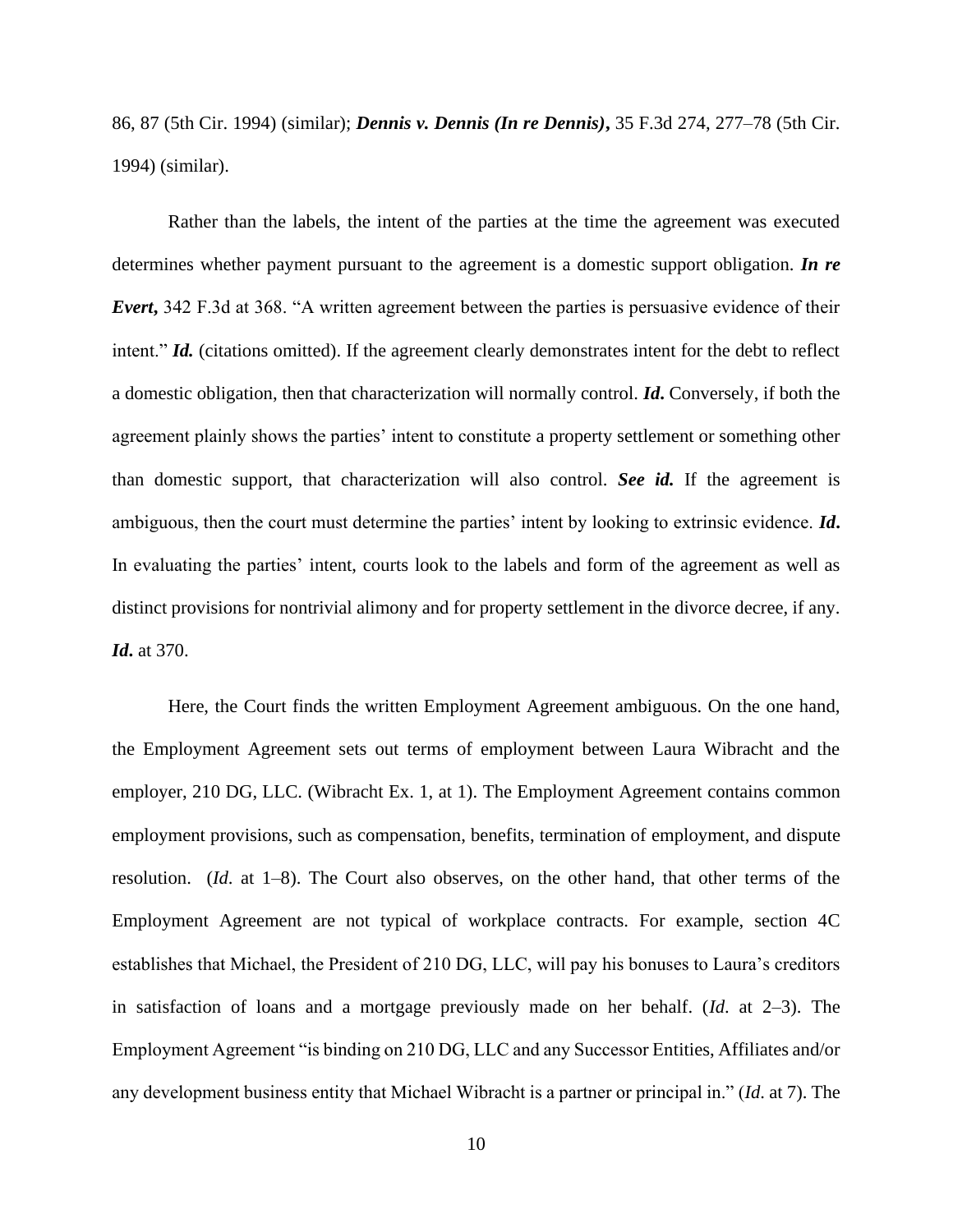ability of the agreement to follow Michael from business to business cuts against characterizing the Employment Agreement as a common workplace contract. Moreover, Laura's duties as Corporate Ambassador for Company "include assisting Company President with personal family matters." (*Id*. at Attach. A). The Divorce Decree contains no provision of alimony. (Wibracht Ex. 3). Because the Employment Agreement contains terms unusually found in a hiring agreement and the Divorce Decree does not provide for separate, nontrivial alimony, the Court concludes the Employment Agreement ambiguously reflects the parties' intent.

Once a court determines an agreement is ambiguous, the court must then determine the parties' intent through extrinsic evidence. *In re Evert***,** 342 F.3d at 368. Fifth Circuit courts previously employed the non-exclusive factors set out in *Nunnally* to interpret "just and right" divisions in Texas before the advent of alimony where, by necessity, all obligations were lumped together as property division. Courts still employ the *Nunnally* factors today to resolve ambiguity. *See Hutton v. Ferguson (In re Hutton)***,** 436 B.R. 819, 828 (Bankr. W.D. Tex. 2011) (citations omitted). The *Nunnally* factors are (1) the parties' disparity in earning capacity, (2) their relative business opportunities, (3) their physical condition, (4) their educational background, (5) their probable future financial needs, and (6) the benefits each would have received if the marriage continued. *In re Dennis***,** 25 F.3d at 279 (citations omitted).

Beyond the *Nunnally* factors, Courts also consider whether the agreement in question bears the "hallmark[s] of a support obligation," such as the duration of obligation<sup>4</sup>, non-assignability and

<sup>4</sup> *Evert* suggests "[o]ne hallmark of a support obligation is that it terminates upon death." 342 F.3d at 369. *Evert* cites cases from bankruptcy courts in Georgia and Nevada from 1980 and 1981, respectively, to support this position. This Court observes, however, that Texas courts are prohibited from awarding permanent maintenance, terminating only upon death. Tex. Fam. Code Ann. § 8.054(a)(1) (West 2021) (effective Sept. 1, 2011). Duration of spousal maintenance in Texas, rather, is determined by the length of the marriage and the needs of the recipient spouse. *Id*. Moreover, Texas courts "shall limit the duration of the maintenance order to the shortest reasonable period that allows the spouse seeking maintenance to earn sufficient income to provide for the spouse's minimum reasonable needs. . . ."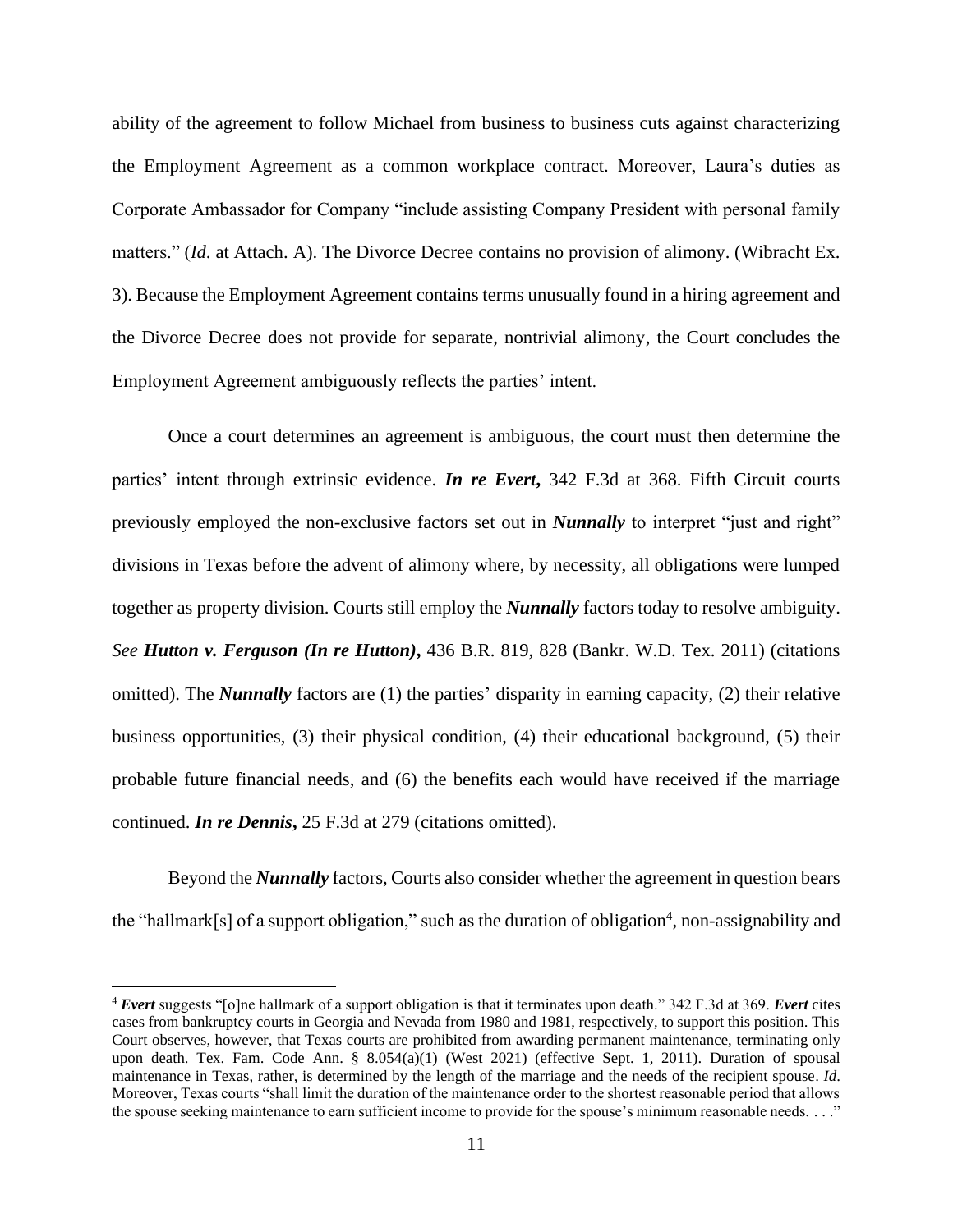non-transferability of the obligation, and modification for changed circumstances. This Court will also include Laura's testimony regarding her and Michael's intent when evaluating the Employment Agreement.

Here, Laura never finished her bachelor's degree. Michael, on the other hand, holds a business degree from Texas A&M University. Laura previously worked as an aesthetician before marrying Michael but did not work outside the home during the marriage. By contrast, Michael worked full time and started multiple businesses during the marriage. The Court has no evidence about Laura and Michael's physical health at the time of the divorce. The Court can surmise as primary custodian of the four Wibracht children, Laura's financial needs to provide for the living expenses of five persons would be greater than Michael's financial needs to only support himself. (Wibracht Ex. 3, at 6). Some of the children's expenses, of course, would be covered by child support. If the marriage had continued, Laura would have likely continued to receive the benefits of Michael's salary. Michael's and Laura's division of labor, with Michael working outside the home and Laura raising the children, likely would have continued; in other words, Laura likely could have relied on Michael's income for her expenses. The Court therefore finds that the *Nunnally* factors militate towards finding the Employment Agreement is in the nature of domestic support.

Further, other extrinsic evidence supports finding the Employment Agreement creates a domestic support obligation. the "Term of Employment" established by the Employment Agreement automatically terminates after an 8-year term, unless extended my unanimous consent or earlier termination based on employee conduct. (Wibracht Ex. 1, at 1–2). The 8-year term,

Tex. Fam. Code Ann. § 8.054(a)(2). This Court, instead of termination upon death, will use Texas spousal maintenance law as a guidepost in determining whether the agreement bears hallmarks of a support obligation.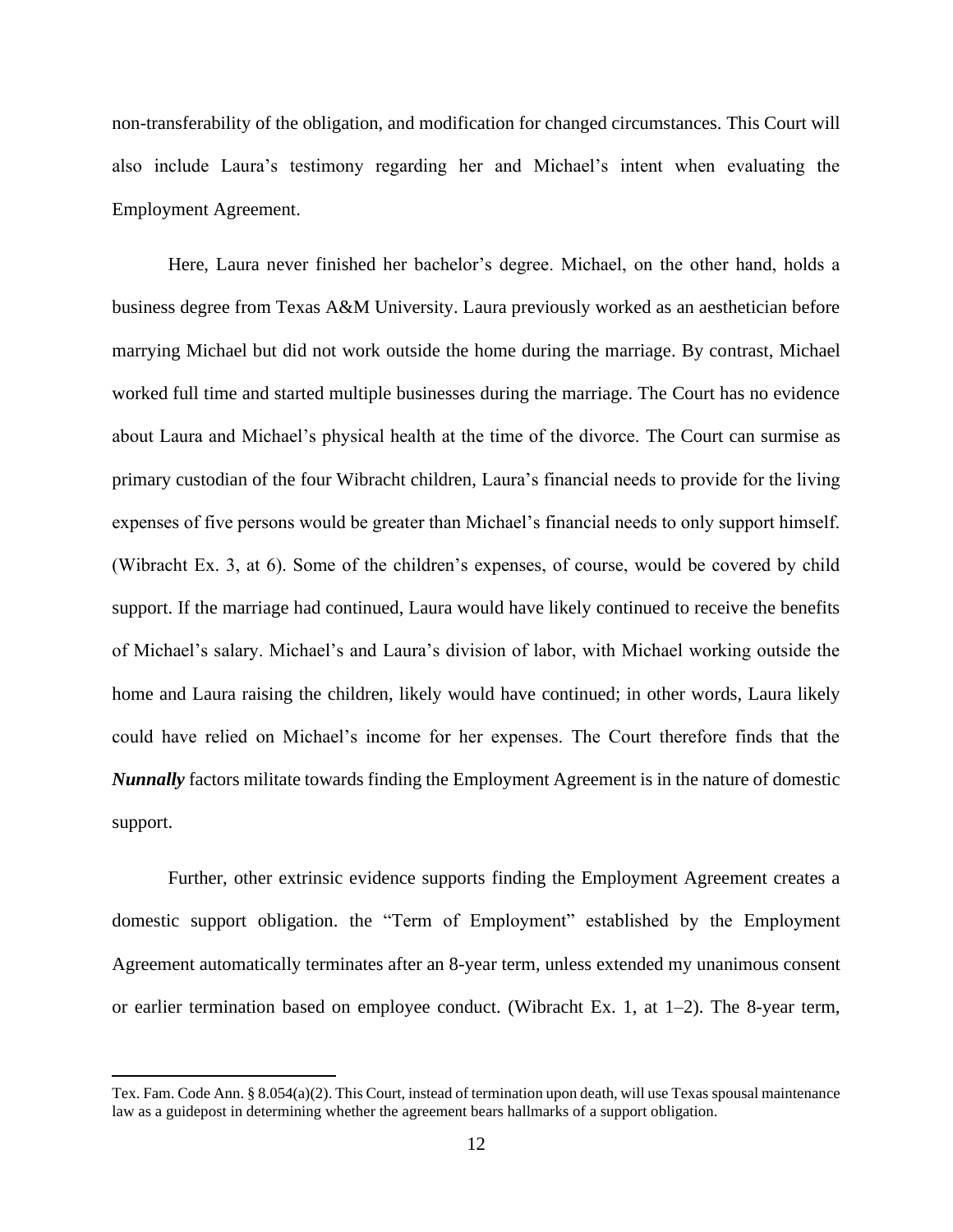modifiable term is consistent with Texas law regarding duration of spousal maintenance. *See* Tex. Fam. Code Ann. § 8.054. Laura cannot assign her "rights, powers, duties or obligations" under the Employment Agreement, similar to how a spousal support obligation cannot be assigned. (*Id*. at 4–5). Importantly, the Employment Agreement "is binding on 210 DG, LLC and any Successor Entities, Affiliates and/or any development business entity that Michael Wibracht is a partner or principal in." (*Id*. at 7). The ability of the agreement to follow Michael from business to business mirrors how former spouses cannot shirk their support obligations. Michael's obligation to pay his bonuses in satisfaction of Laura's name, the mortgage on the Fossil Rock home, and after those debts are paid, half of his bonus to Laura, is comparable to common support obligations to pay mortgages and debts of former spouses as support. (*Id*. at 3). The Final Decree of Divorce explicitly references and merges "an informal settlement agreement between the parties." (Wibracht Ex. 3, at 2). Merging the Employment Agreement into the Final Decree of Divorce provides strong evidence that the Employment Agreement is in the nature of domestic support.

Lastly, Laura repeatedly testified that she and Michael intended the Employment Agreement to provide her with support and health insurance so she could continue to raise the children at home full time. Laura also testified Michael paid her under the agreement while she was a stay at home mom until Michael decided to terminate the agreement. The compelling documentary and testimonial evidence persuade this Court that the Employment Agreement is in the nature of domestic support.

## **C. The Debt was Established by the District Court for the 73rd Judicial District in Bexar County, Texas**

To be a domestic support obligation, the debt must have been entered by a court of record. Here, the 73rd Judicial District in Bexar County, Texas entered the Final Decree of Divorce, which approved and incorporated the Employment Agreement as an Agreement Incident to Divorce.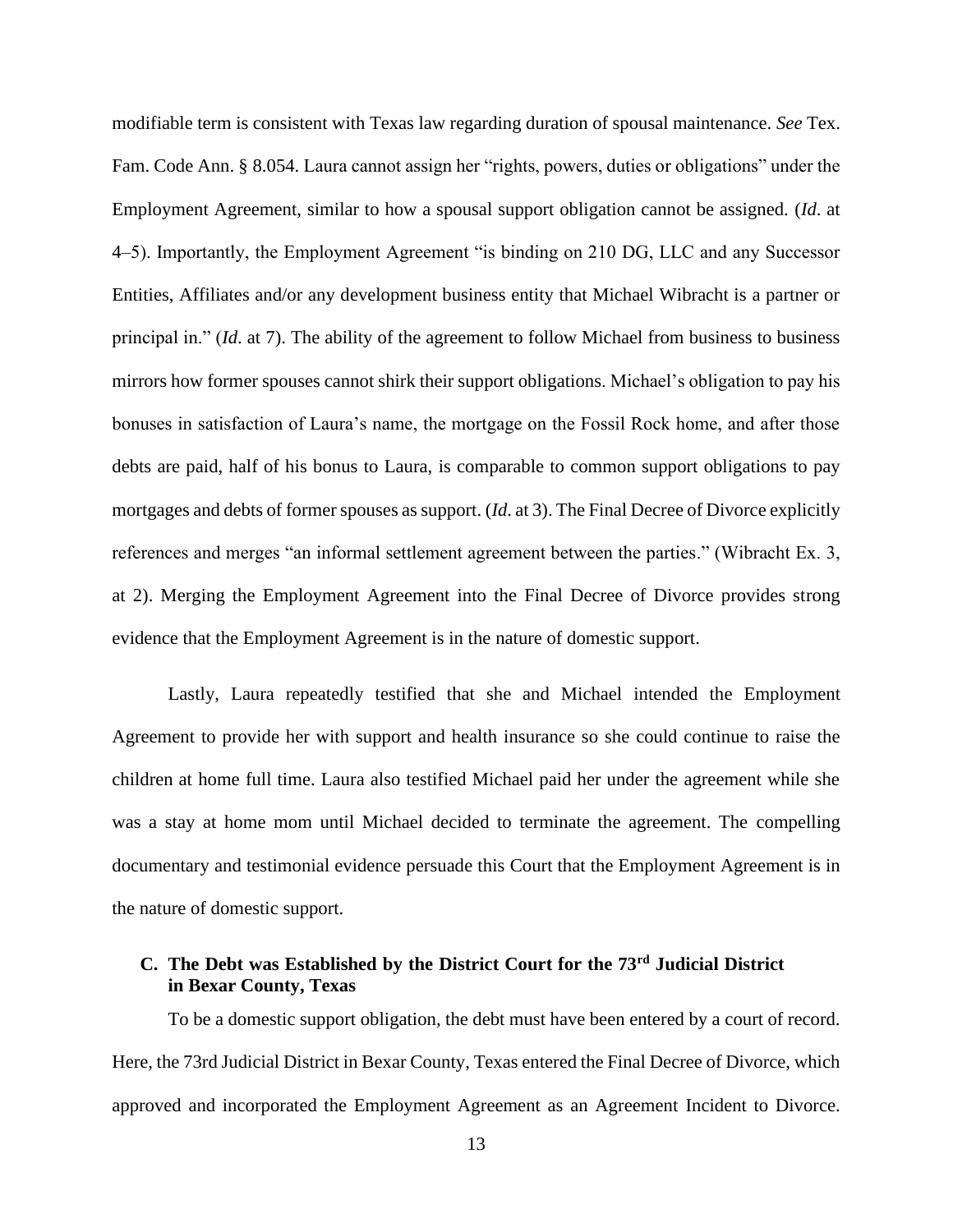(Wibracht Ex. 3). The same court also ordered arbitration and entered final judgment enforcing the arbitrator's findings. (Wibracht Exs. 4, 5). Therefore, the Court finds the debt was established by a court of record.

### **D. The Debt has not been Assigned to a Nongovernmental Entity**

Lastly, to be a domestic support obligation, Laura must not have assigned the debt to a nongovernmental entity. Neither party argues Laura did so. In fact, Laura moved to enforce the debt and obtained a judgment in her favor. (Wibracht Exs. 4, 5).

In conclusion, the Court finds the Employment Agreement, enforced through the final judgment, is a domestic support obligation. This debt is a domestic support obligation under  $§ 101(14A)$  and entitled to priority status under  $§ 726(a)(1)$ .

### **II. The Judgment Underlying Claim #20-1 is Not a Fraudulent Obligation**

The Court will not address Trustee's argument that Claim #20-1 is avoidable as a fraudulent obligation. Trustee seeks to use his powers under Section 502(d) to avoid the state court judgment as a fraudulent obligation. Section 502(d) requires Court to "disallow any claim of an entity . . . that is a transferee of a transfer avoidable under section . . . 548 . . . of this title."

Trustees may avoid constructive fraudulent obligations under § 548. 11 U.S.C. § 548(a)(1). The elements of a constructive fraudulent obligation are that (1) the debtor incurred an obligation, (2) within two years of the petition date, and (3) the debtor received less than reasonably equivalent value in exchange for the obligation. 11 U.S.C.  $\S$  548(a)(1)(B)(i). The Trustee must further establish a fourth element, but may do so by proving one of four things: that the Debtor (I) was insolvent at the time the was obligation incurred; (II) was engaged in business or a transaction for which any property remaining with the Debtor was an unreasonably small capital; (III) intended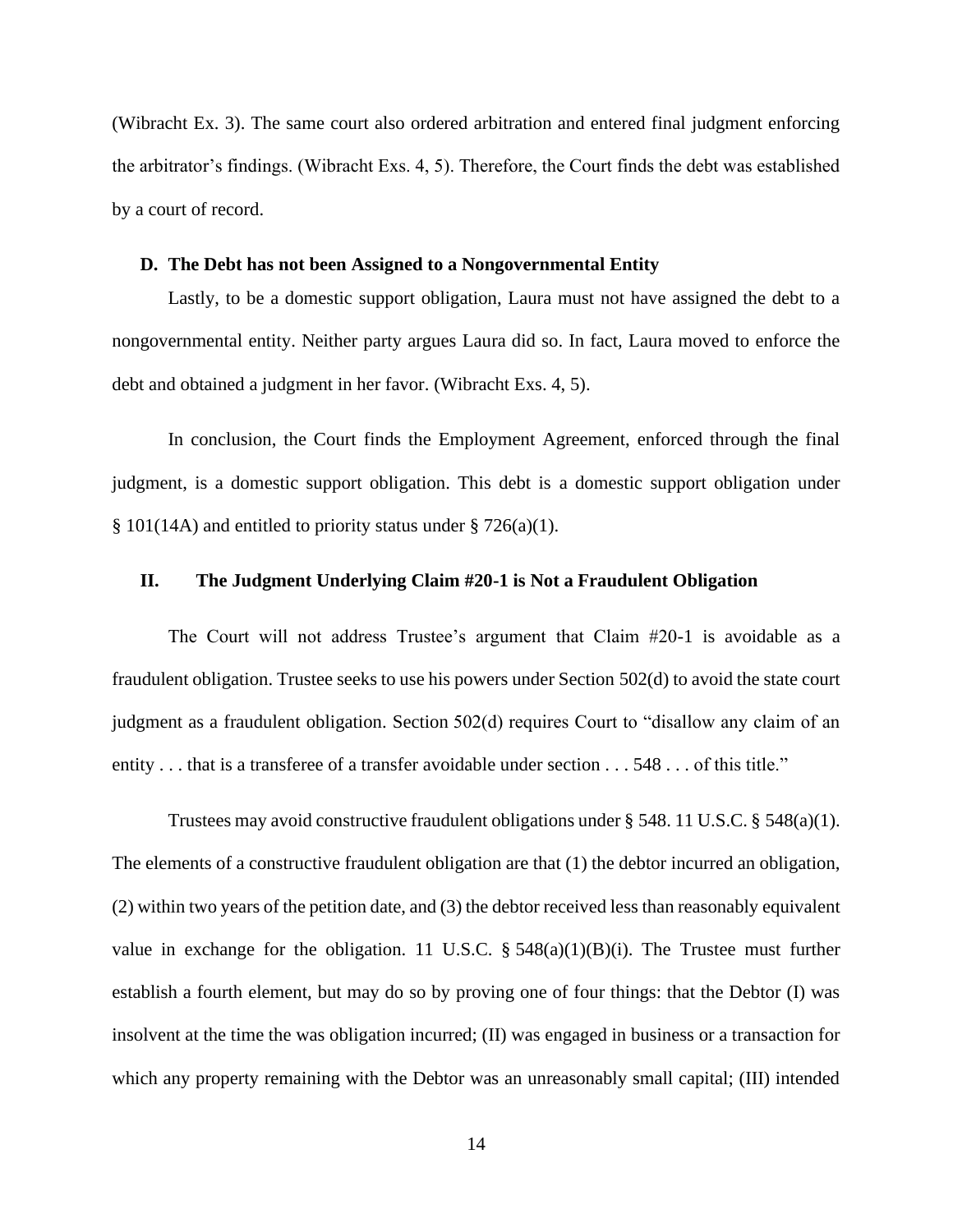to incur, or believed that it would incur, debts beyond the debtor's ability to pay; or (IV) made such transfer or incurred such obligation to benefit an insider under an employment contract and not in the ordinary course of business. *See* 11 U.S.C. §§ 548(a)(1)(B)(I)–(IV).

Trustee argues that the state court judgment constitutes an obligation, created within 2 years of the bankruptcy petition, and for less than reasonably equivalent value. (ECF No. 110, at 3). Trustee argues both that Michael was insolvent at the time the obligation was incurred and that the obligation is to the benefit of an insider under an employment contract not the in the ordinary course of business. (*Id*.). Trustee further argues that Michael was not a party to the employment contract, so the obligation incurred by the judgment was involuntary. (*Id.*). Laura's Response does not address the Trustee's fraudulent transfer argument.

The Court will address each of the elements of a fraudulent obligation in turn.

### **A. Michael Wibracht Incurred an Obligation**

Trustee argues that Michael was not a party to the Employment Agreement, so the Debtor did not incur an obligation. (ECF No. 110 at 3). Rather, Trustee insists that the Employment Agreement is between Laura and 210 DG, LLC. At the hearing, Laura Wibracht testified that Michael signed the agreement in his personal capacity.

Laura Wibracht and 210 DG, LLC are clearly the parties to the Employment Agreement. (Wibracht Ex. 1, at 1). The terms of the Employment Agreement, however, do not only create obligations for Laura and 210 DG, LLC. Paragraph 4C imposes an obligation on Michael individually—to pay his bonuses in satisfaction of Laura's debts and the mortgage. (*Id*. at 2–3). Once those debts are satisfied, the terms of the Employment Agreement still obligate Michael to pay 50% of his bonuses to Laura. (*Id*. at 3). Moreover, the state court ordered that Michael, another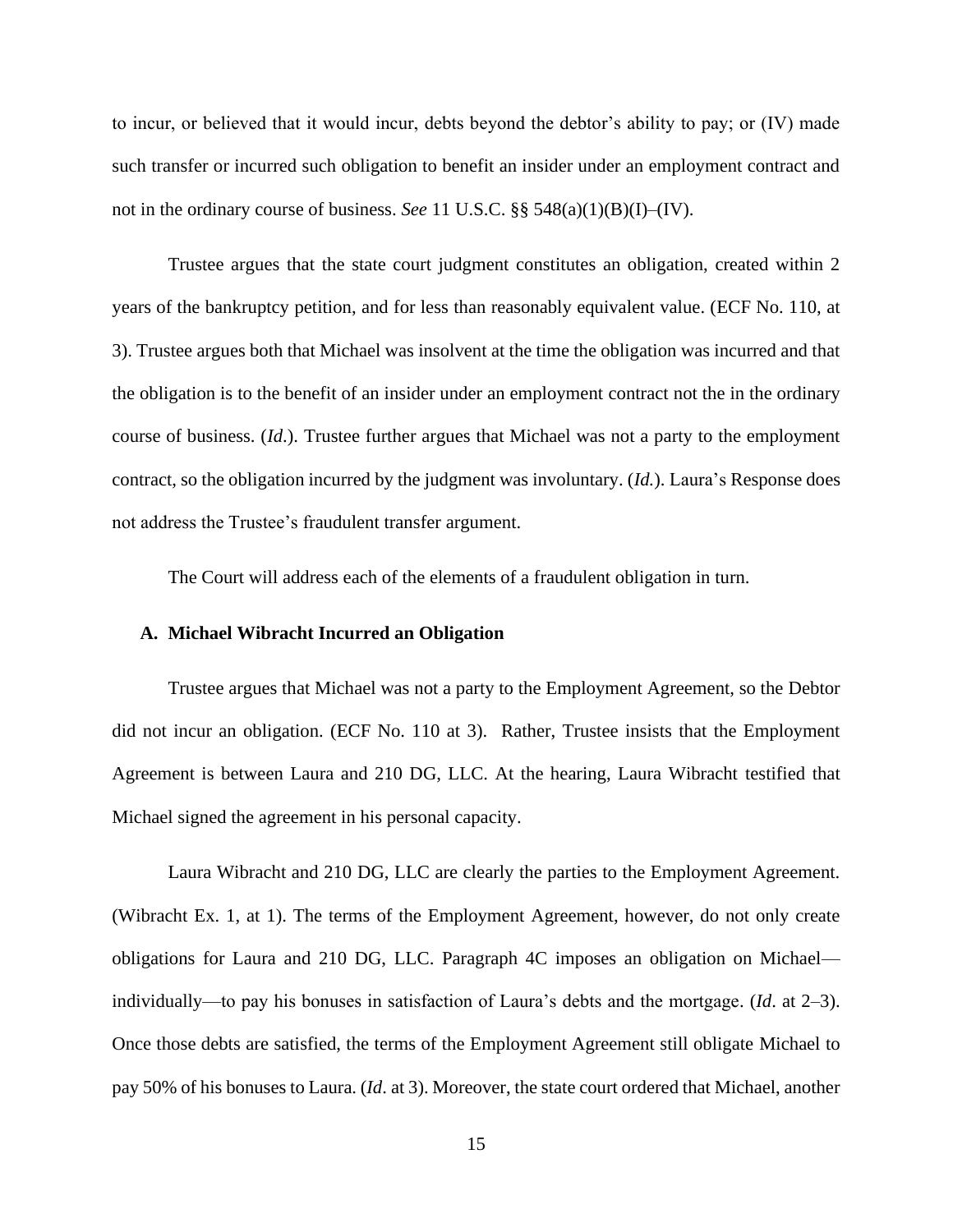principal of 210 DC, LLC, and 210 DG, LLC are "jointly and/or severally" liable to Laura for breach of the Employment Agreement. (Wibracht Ex. 5, at 2). The Court therefore finds that Michael incurred an obligation under the Employment Agreement.

### **B. The Obligation was Not Incurred within Two Years of the Petition Date**

Whether the obligation as incurred within two years of the petition date is the determinative issue. Trustee argues that the state court judgment incurred the obligation, and because the state court judgment was entered just days before Michael filed for bankruptcy, the obligation was incurred within two years of the petition date. (ECF No. 110 at 3).

Trustee confuses the date the obligation was enforced with the date it was incurred. Agreements incident to divorce in Texas are governed by the law of contracts. *McCray v. McCray***,**  584 S.W.2d 279, 280 (Tex. 1979) (citations omitted). Agreements incident to divorce commonly have one of three effective dates. Kendrick & Kendrick, 23 Texas Transaction Guide—Legal Forms § 100.210 (Lexis 2022) (Provisions Regarding Effective Date of Agreement). Some are effective immediately upon formation of a valid contract. *Id*. at (b). Others are effective on a date specified in the agreement. *Id*. at (c). Some agreements incident to divorce only becoming binding if approved by the court. *See, e.g.***,** *Myers v. Myers***,** 503 S.W.2d 404, 405 (Tex. Ct. App.—Houston [14th Dist.] 1973) (no writ) ("This agreement shall be binding and of legal effect when it is approved by the Court and the divorce is granted.").

Here, Michael and Laura executed the Employment Agreement on June 23, 2016. (Wibracht Ex. 1, at 1). The state court entered the Final Decree of Divorce, which incorporates the Employment Agreement, on June 24, 2016. The Employment Agreement states that the term of 'employment' will begin on July 1, 2016. The Court finds, therefore, that Michael incurred the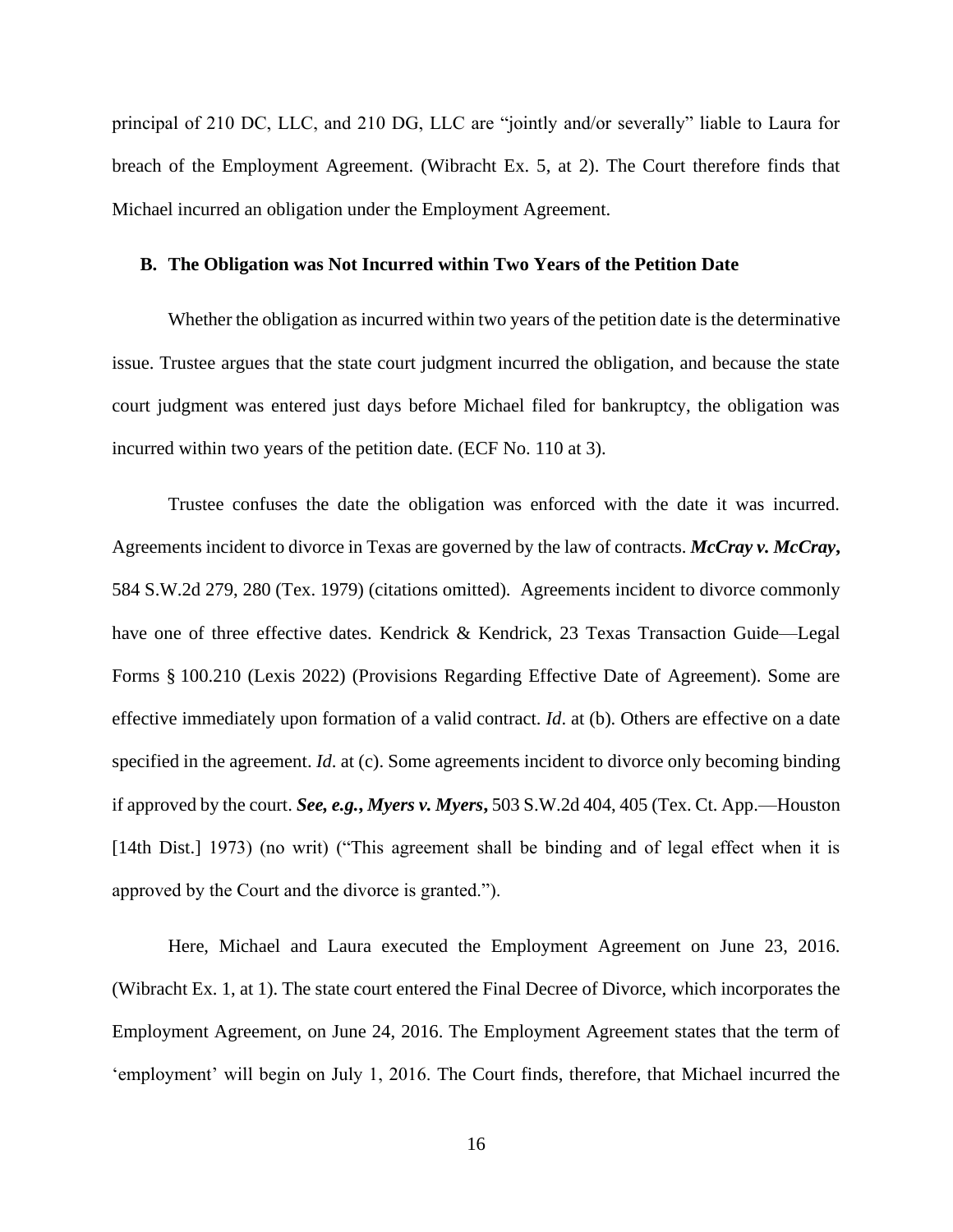obligation to pay Laura on July 1, 2016—the effective date of the contract. July 1, 2016 is notably the latest of the three dates related to the divorce and Employment Agreement. Michael did not file for bankruptcy until April 22, 2021. (ECF No. 1). July 1, 2016 is more than two years before April 22, 2021. Therefore, the Court finds that Michael's obligation to pay Laura domestic support was not incurred within two years of the petition date.

### **C. Michael Wibracht Received a Reasonably Equivalent Value for the Obligation**

Trustee argues Michael received nothing in return for the judgment obliging him. (ECF No. 100, at 3). The Court disagrees for two reasons.

First, Michael incurred an obligation to pay Laura on July 1, 2016, not the date the state court entered judgment.

Second, whether Michael received reasonably equivalent value in exchange for his obligation must be considered in the context of the divorce. If a divorce was fully litigated, without any suggestion of collusion, sandbagging, or any irregularity, the divorce "should not be unwound by the federal courts merely because of its unequal division of marital property" as a fraudulent transfer or obligation. *Ingalls v. Erlewine (In re Erlewine)***,** 349 F.3d 205, 212–13 (5th Cir. 2003). Reasonable equivalence is not a purely economic test and its analysis must consider the "context of a judicial transfer." *Id***.** at 212.

Trustee makes no argument about whether the terms of divorce were a product of collusion, sandbagging, or any other irregularity. In fact, Trustee makes no argument about the terms of divorce.

Here, the Court finds that Michael likely did receive reasonably equivalent value for his obligation. Laura testified extensively that she stayed at home raising the Wibracht children until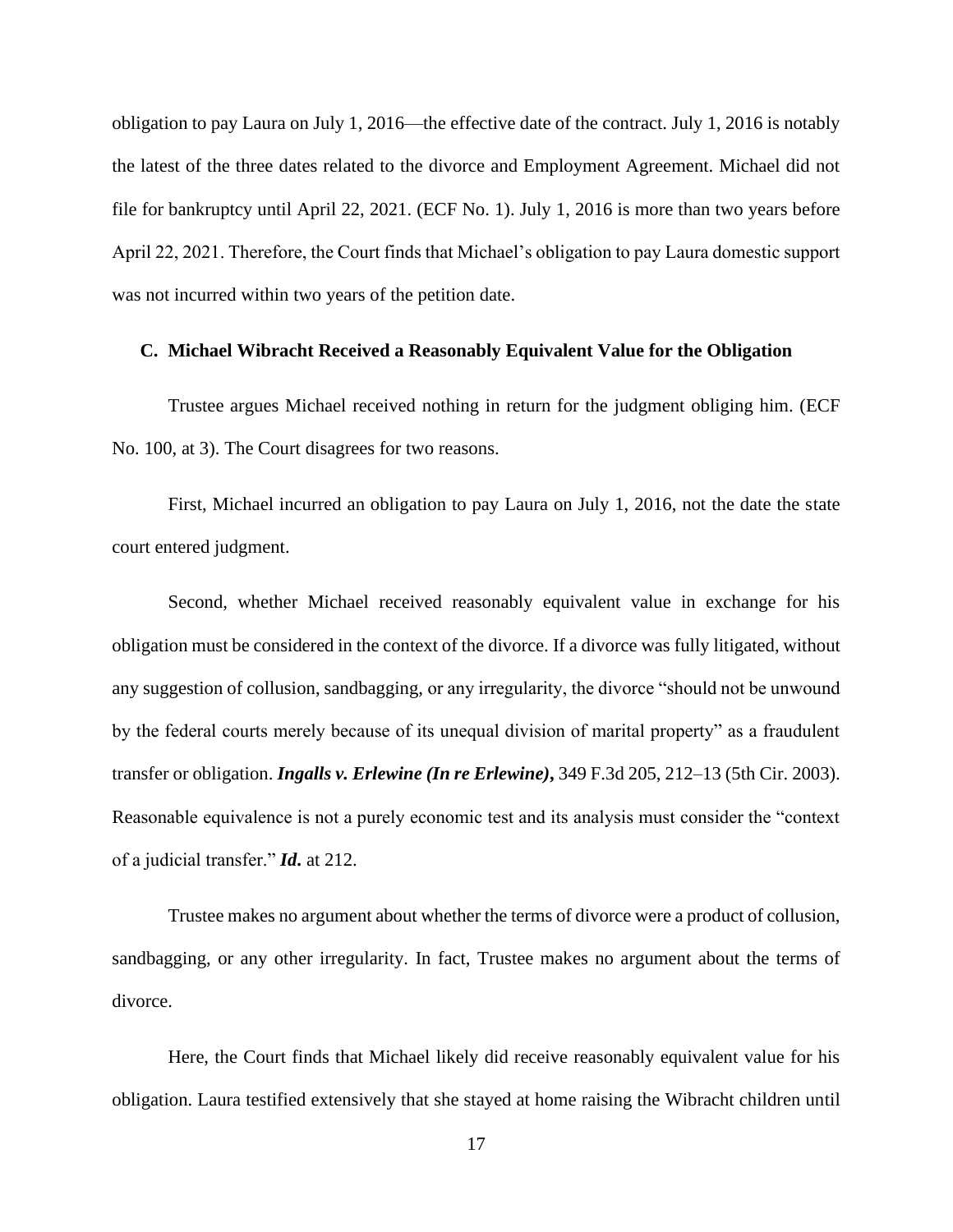and after Michael ceased making payments under the Employment Agreement. Because Laura's work duties were to care of the children, the fact that she did and continues to do so gives Michael reasonably equivalent value. Moreover, this Court will not ignore the comity owed to state courts in a federalist system. Therefore, the Court finds Michael received the reasonably equivalent value of his obligation.

### **D. Trustee has Not Met his Burden to show Insolvency**

The final element of a fraudulent transfer may be proven by showing that the debtor "was insolvent on the date . . . such obligation was incurred, or became insolvent as a result of such ... obligation." 11 U.S.C. § 548(a)(1)(B)(i)(I). Insolvency is a "financial condition such that the sum of [the] entity's debts is greater than all of [its] property, at a fair valuation." 11 U.S.C.  $$101(32)(A).$ 

Trustee filed an Insolvency Analysis Regarding Trustee's Objection to Claim of Laura Wibracht (ECF No. 130) ("Insolvency Analysis"). Trustee references Michael's bankruptcy Schedules. (ECF No. 130, at 1 (citing ECF Nos. 1, 26, and 87)). Michael's Amended Schedules disclose assets valued at \$570,305, some of which are claimed as exempt. (ECF No. 87, at 8–9). His Amended Schedules also disclose more than \$17 million in debt. (*Id*.).

The Trustee has established that Michael is currently insolvent. The Debtor's current insolvency, however, is not the issue. The Trustee must prove that Michael was insolvent at the time the obligation was incurred—on July 1, 2016—or shortly thereafter as a result. The Trustee has not met his burden on this element.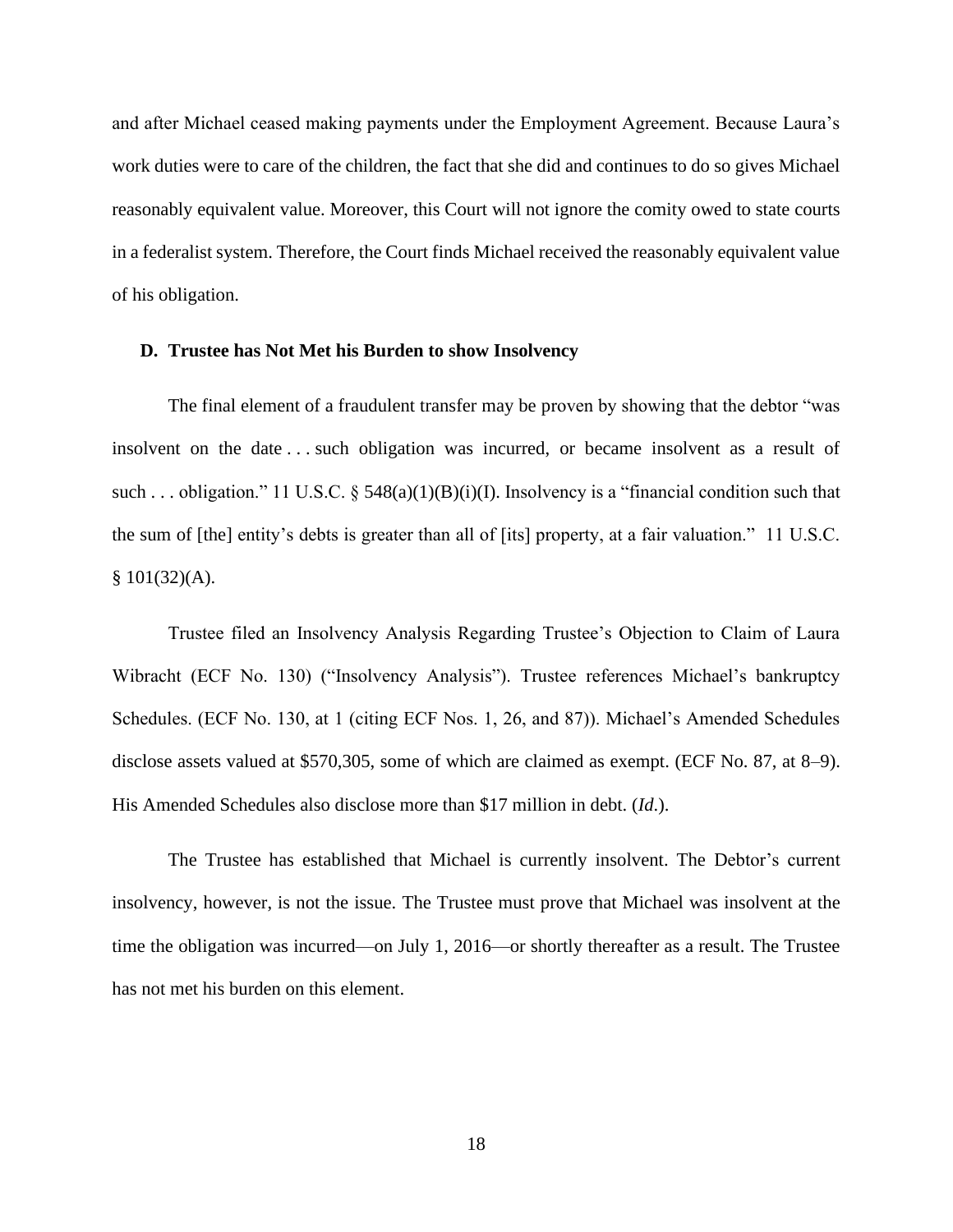### **E. Michael Wibracht did not Incur the Obligation to the Benefit of an Insider under an Employment Contract not in the Ordinary Course of Business**

Another way the Trustee can establish the fourth element of a fraudulent transfer is by proving the debtor "incurred such obligation to or for the benefit of an insider, under an employment contract and not in the ordinary course of business." 11 U.S.C.  $\S$  548(a)(1)(B)(ii)(IV). Trustee argues that, if the Employment Agreement created the obligation, then it was to the benefit of an insider and not in the ordinary course of business. (ECF No. 110, at 3). The Trustee's argument fails for two reasons.

First, as explained in Part I of this Order, the Court finds that the Employment Agreement is substantively a domestic support obligation, not an employment contract. Second, Laura Wibracht was no longer an insider of the debtor when the obligation was incurred.

If the debtor is an individual, an "insider" includes, "a relative of the debtor or of a general partner of the debtor." 11 U.S.C. § 31(A)(i). The Code defines a relative as an "individual related by affinity or consanguinity within the third degree as determined by the common law, or individual in a step or adoptive relationship within such degree." 11 U.S.C. § 101(45). The Code defines neither affinity nor consanguinity. Black's Law Dictionary defines "affinity" as a "relationship by marriage." Black's Law Dictionary (11th ed. 2019). Black's Law Dictionary conversely defines "consanguinity" as the "relationship of persons of the same blood or origin." *Id.* "It is cardinal law in Texas that a court construes a statute, 'first, by looking to the plain and common meaning of the statute's words.'" *Fitzgerald v. Adv. Spine Fixation Sys., Inc.***,** 996 S.W.2d 864, 865 (Tex. 1999) (citation omitted). The Court will therefore conclude that a relative is a person connected to another by blood or marriage.